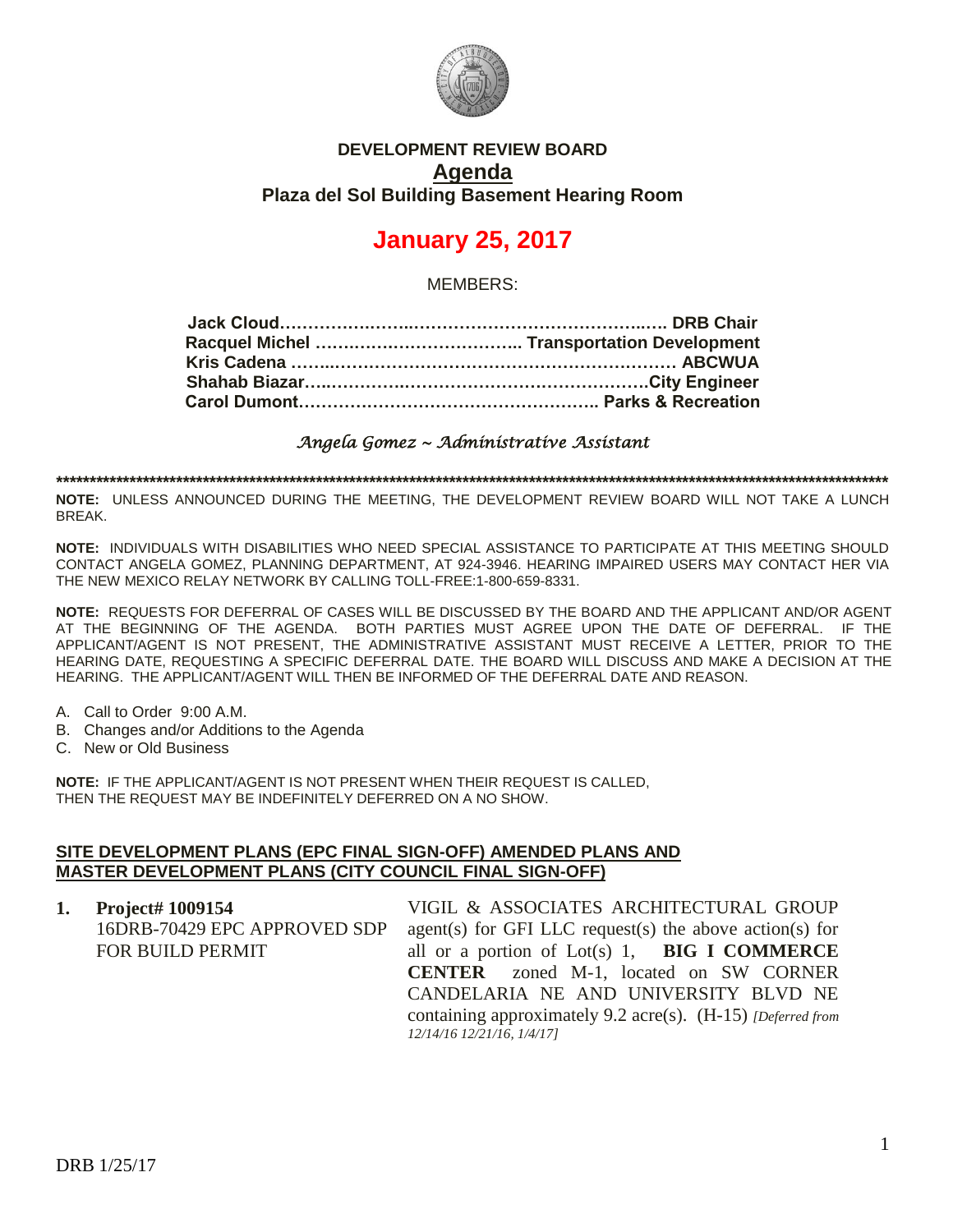### **CASES WHICH REQUIRE PUBLIC NOTIFICATION MAJOR SUBDIVISIONS, VACATIONS, SIA EXTENSIONS AND SITE DEVELOPMENT PLANS**

### **2. Project# 1010895**

16DRB-70451 - BULK LAND 16DRB-70452 - PRELIM/ FINAL 16DRB-70453 - EPC APPROVED SDP FOR SUBDIVISION

CONSENSUS PLANNING agents for VIENTECILLO LLC request the referenced/ above actions for Tracts A - C, **CIBOLA LOOP SUBDIVISION** zoned SU-1/ RESIDENTIAL & C-1 PERMISSIVE USES, located on the north side of ELLISON DR NW between W CIBOLA LOOP NW and CIBOLA LOOP NW containing approximately 26 acres. (A-13)

## **MINOR PLATS, FINAL (MAJOR) PLATS, AMENDED PLATS AND PLANS**

- **3. Project# 1005029** 17DRB-70009 EXTENSION OF MAJOR PRELIMINARY PLAT
- **4. Project# 1004428** 16DRB-70373 EXTENSION OF MAJOR PRELIMINARY PLAT
- **5. Project# 1005278** 17DRB-70006 EXTENSION OF MAJOR PRELIMINARY PLAT
- **6. Project# 1005213** 17DRB-70007 MINOR - PRELIMINARY/ FINAL PLAT APPROVAL
- **7. Project# 1009785** 17DRB-70008 MINOR - PRELIMINARY/ FINAL PLAT APPROVAL

ISAACSON AND ARFMAN PA agent(s) for WESTERN ALBUQUERQUE LAND HOLDINGS, LLC request(s) the above action(s) for all or a portion of Tract(s)  $A$ , **STORMCLOUD** zoned SU-2 R-LT, located on TIERRA PINTADA containing approximately 21 acre(s). (H-9)

MARK GOODWIN AND ASSOCIATES, P.A. agent(s) for ALBUQUERQUE RIO BRAVO PARTNERS request(s) the above action(s) for all or a portion of Tract(s) RR-3-A RR-3-E, **WESTLAND SOUTH** zoned SU-1/C-1 R-LT, located on DENNIS CHAVEZ SW BETWEEN MEADE AVE SW AND 118TH ST SW containing approximately 98.907 acre(s). (P-9)

MARK GOODWIN AND ASSOCIATES, P.A. agent(s) for JTH WWEST, LLC request(s) the above action(s) for all or a portion of Tract(s) A & 1-A-1, **JUAN TABO HILLS WEST** located on JUAN TABO BETWEEN JUAN TABO HILL AND TIJERAS containing approximately 98.4699 acre(s). (M-21)

ARCH + PLAN LAND USE CONSULTANTS agent(s) for CHAFFEE FAMILY LIMITED PARTNERSHIP request(s) the above action(s) for all or a portion of  $Lot(s)$ B and A-2-A, Block(s) 6 and 13, **BRENTWOOD HILLS** zoned R-2, located on MENAUL BLVD BETWEEN TRAMWAY BLVD AND MARIE PARK DR containing approximately 1.5 acre(s). (H-22)

ARCH + PLAN LAND USE CONSULTANTS agent(s) for CASITAS DE ALBUQUERQUE LLC request(s) the above action(s) for all or a portion of Lot(s) 10A, 11A  $\&$ 12A, Block(s) 38, **RAYNOLDS ADDITION** zoned SU-2/MFR, located on 1010 & 1024 LEAD AVE SW containing approximately  $.65$  acre(s).  $(K-13)$